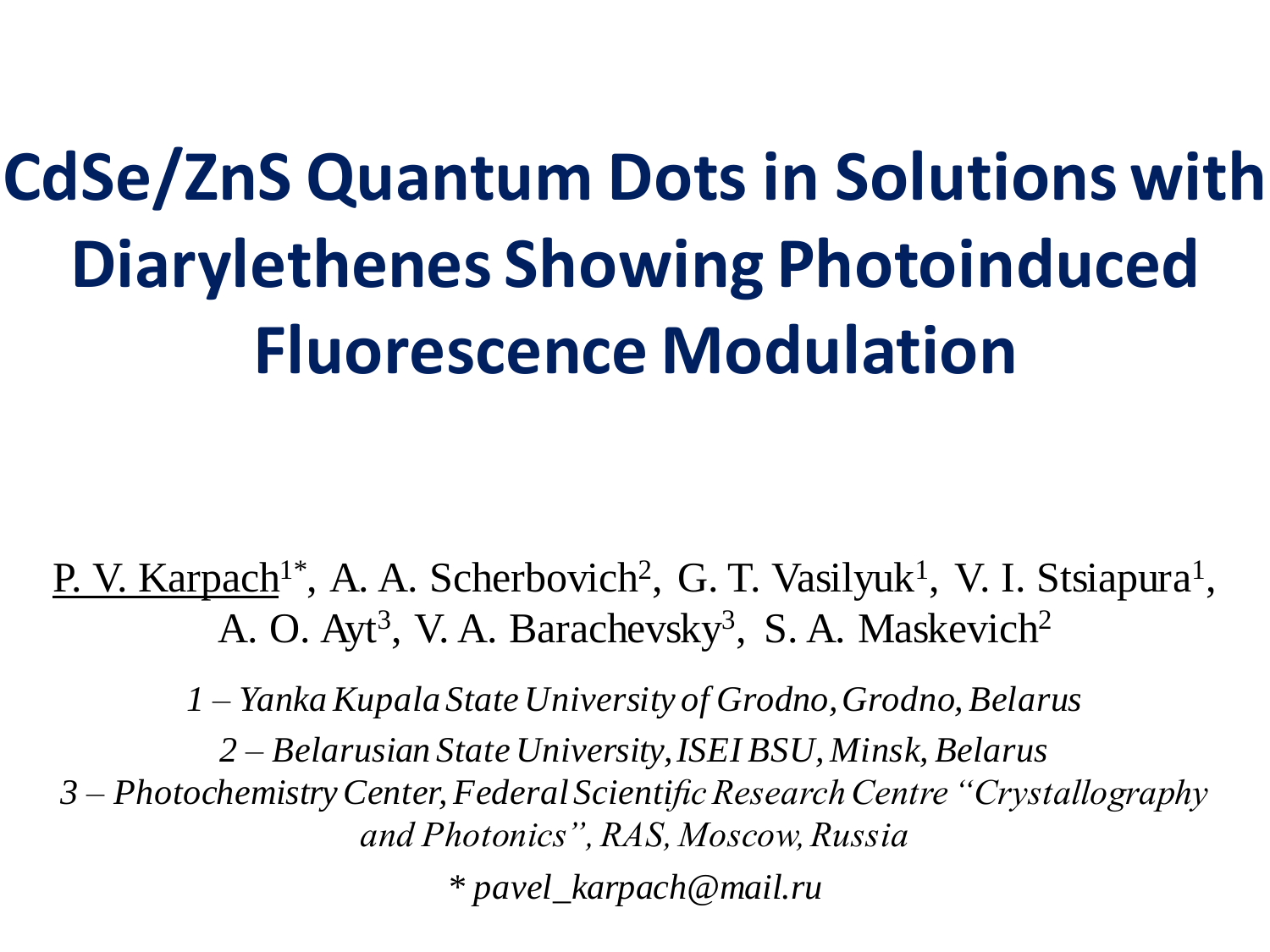#### **Introduction**

Photochromic compounds, reversibly changing their spectral properties under light irradiation, are attractive compounds that have great potential for development of devices for molecular electronics and photonics, and can be used as various types of photoswitches.

Reversible photoconversions of a photochromic group within bichromophoric molecular systems or complexes containing a fluorophore and the photochromic compound, can lead to fluorescence intensity modulation via 1) alteration of emission quantum yield of the fluorophore as a result of Förster resonance energy transfer (FRET) to the photochromic molecule or 2) due to reabsorption of fluorescence by the photochromic compound (inner filter effect).

In this work we studied toluene solutions of two types of CdSe/ZnS QDs in presence of diarylethenes (DAE), with photoswitchable absorption bands having good overlap with QD fluorescence spectra.

<sup>•</sup>Feringa, Ed.B.L. Molecular switches / Ed.B.L. Feringa. // Weinheim: Wiley – 2001.

<sup>•</sup>Klajn, R. Nanoparticles functionalized with reversible molecular and supramolecular switches / R. Klajn, J.F. Stoddart, B.A. Grzybowski // Chem. Soc. Rev. – 2010. –Vol. 39. – P. 2203–2237.

<sup>•</sup> Karpach, P. V. Photoinduced Reversible Modulation of Fluorescence of CdSe/ZnS Quantum Dots in Solutions with Diarylethenes / P. V. Karpach [et al.] // Journal of Fluorescence. – 2019. – Vol. 29. –№ 6. – P. 1311–1320.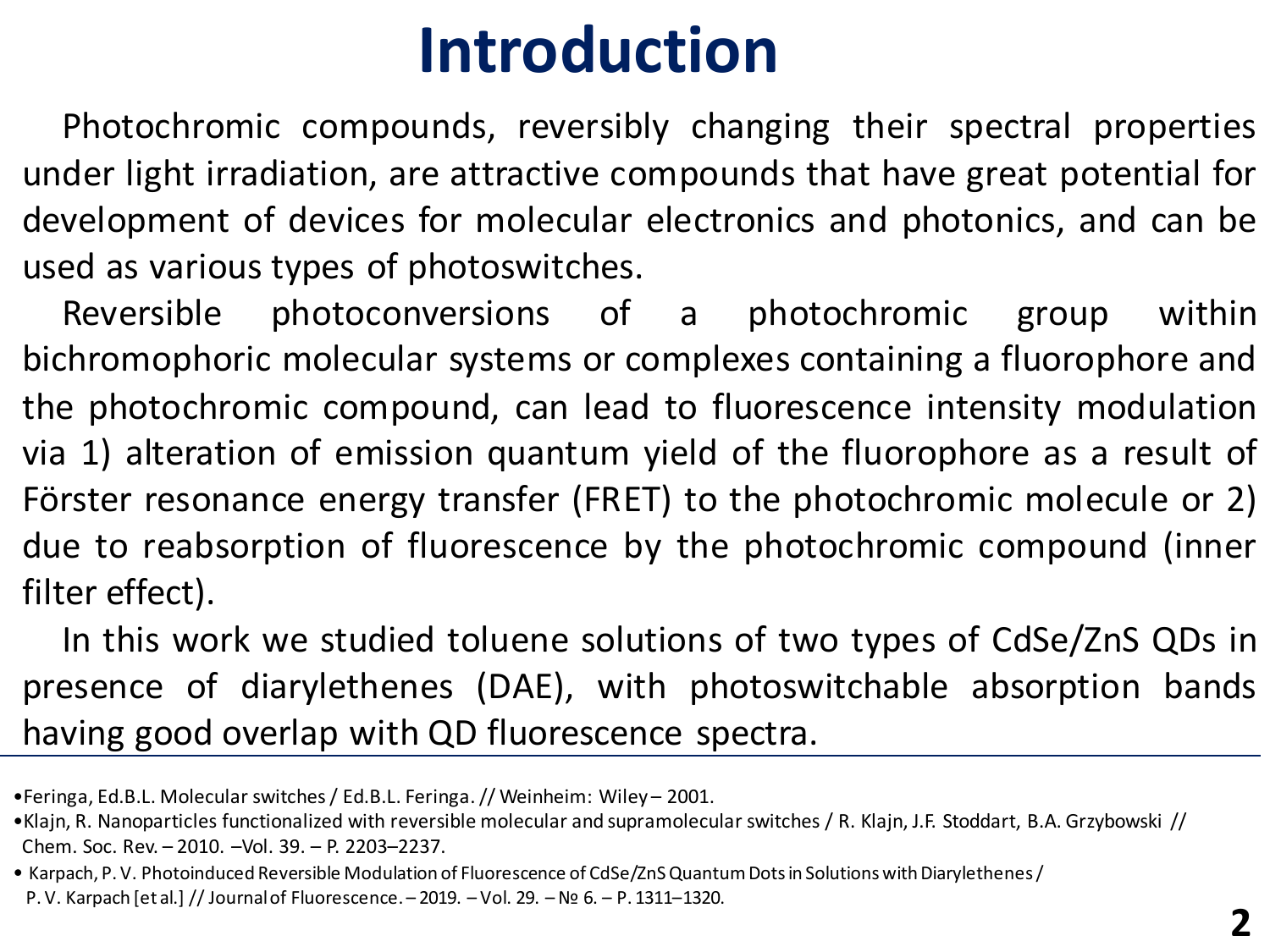# **Spectra QD and DAE**

The experimental data show good overlap for the absorption spectrum of the cyclic form B of compound DAE1 with QD525 fluorescence spectrum, and for the absorption spectrum of the cyclic form DAE2(B) with QD600 emission spectrum. Thus, there are two donor-acceptor pairs QD525- DAE1 and QD600-DAE2, which are convenient spectrally for observation of an efficient FRET. Initially, the DAE molecules are in the open form A (lacking absorption band in the range of 450–650 nm) and QDs fluorescence is not expected to be quenched by FRET. UV irradiation of the solution results in formation of the cyclic form B of DAE molecules and probability of quenching of QDs fluorescence by DAE(B) appears, depending on distance between the donor and acceptor.



**Absorption spectra of QD(1), DAE in the open A (2) and cyclic B (3) forms, and QD fluorescence spectra (4) in toluene for donor-acceptor pairs DAE1-QD525 (a) and DAE2-QD600 (b)**

Based on the spectral data, values of Förster critical radii were calculated to be equal to R10 = 4,65 nm (for QD525-DAE1(B) pair) and  $R20 = 4,85$  nm (for QD600-DAE2(B) pair).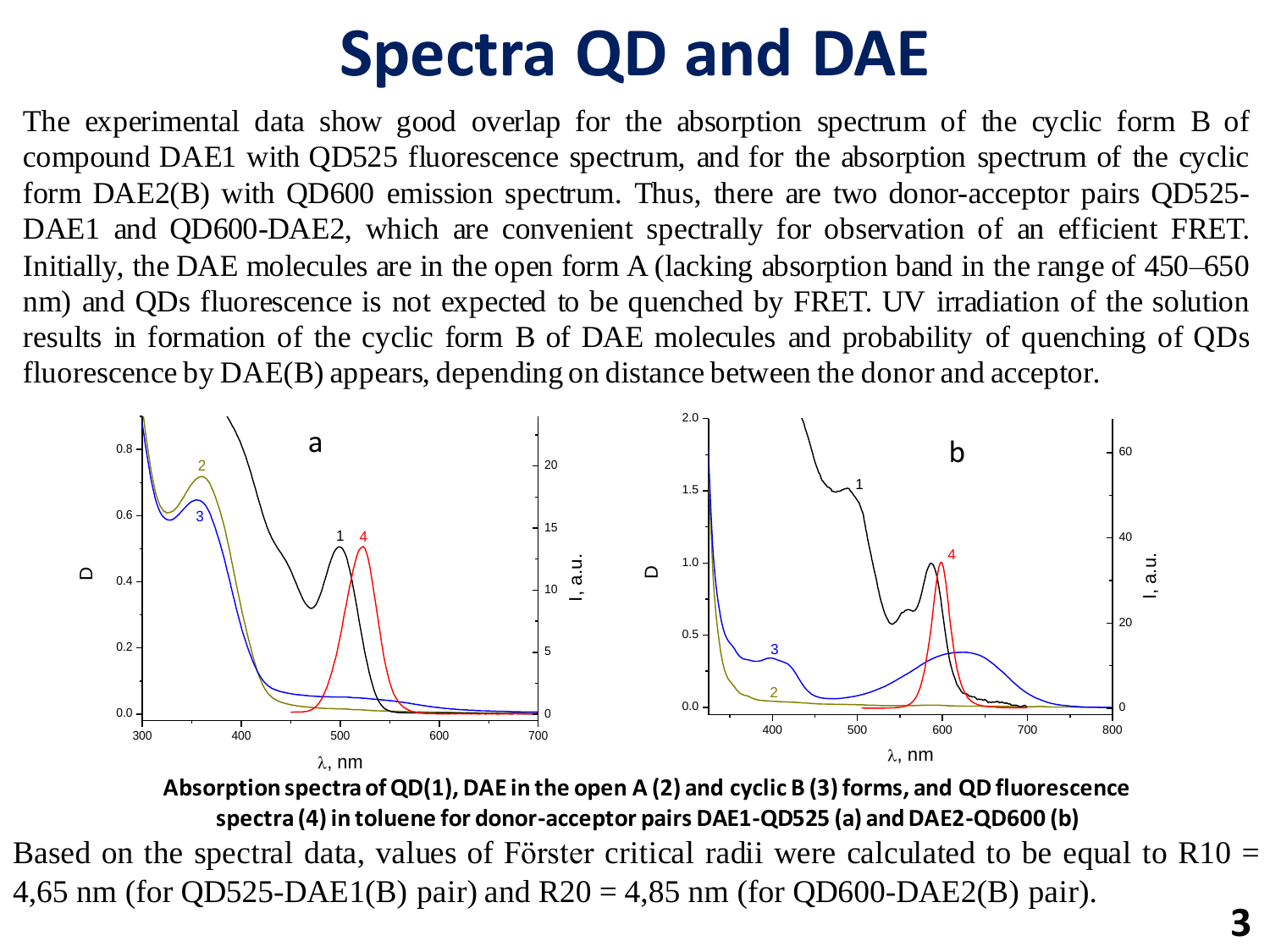### **Spectra of QD+DAE complexes**

Fluorescence intensity of QDs decreases after UV irradiation, leading to formation of DAE molecule in the cyclic colored form B. The subsequent irradiation with visible light, which restoresthe colorless openformA of DAE, leads to an increase in fluorescence intensity of QDs. The observed modulation of QD emission can be explained both by the inner filter effect (reabsorption of QD fluorescence by photochrome in form B) and by a change in the quantum yield of QD fluorescence due to FRET from QD to DAE(B).



**Absorption (1, 2, 3) and fluorescence spectra (4, 5, 6) of QD and DAE mixture in toluene before (1, 4) and after UV radiation (365 nm) during time t 1 (2, 5), subsequent irradiation by visible light with wavelength λ v during time t 2 (3, 6). Absorption spectrum of QD** at the same concentration (without DAE) is shown by curve 7. a Ratio DAE1:  $QD525 = 10$ :  $1 (\lambda v = 514$  nm, t  $1 = 200$  s, t  $2 = 45$  s), **b Ratio DAE2: QD600 = 11,000: 1 (λ v = 627 nm, t 1 = 240 s, t 2 = 120 s). C QD525 = 6.1 μM, C QD600 =40 nM**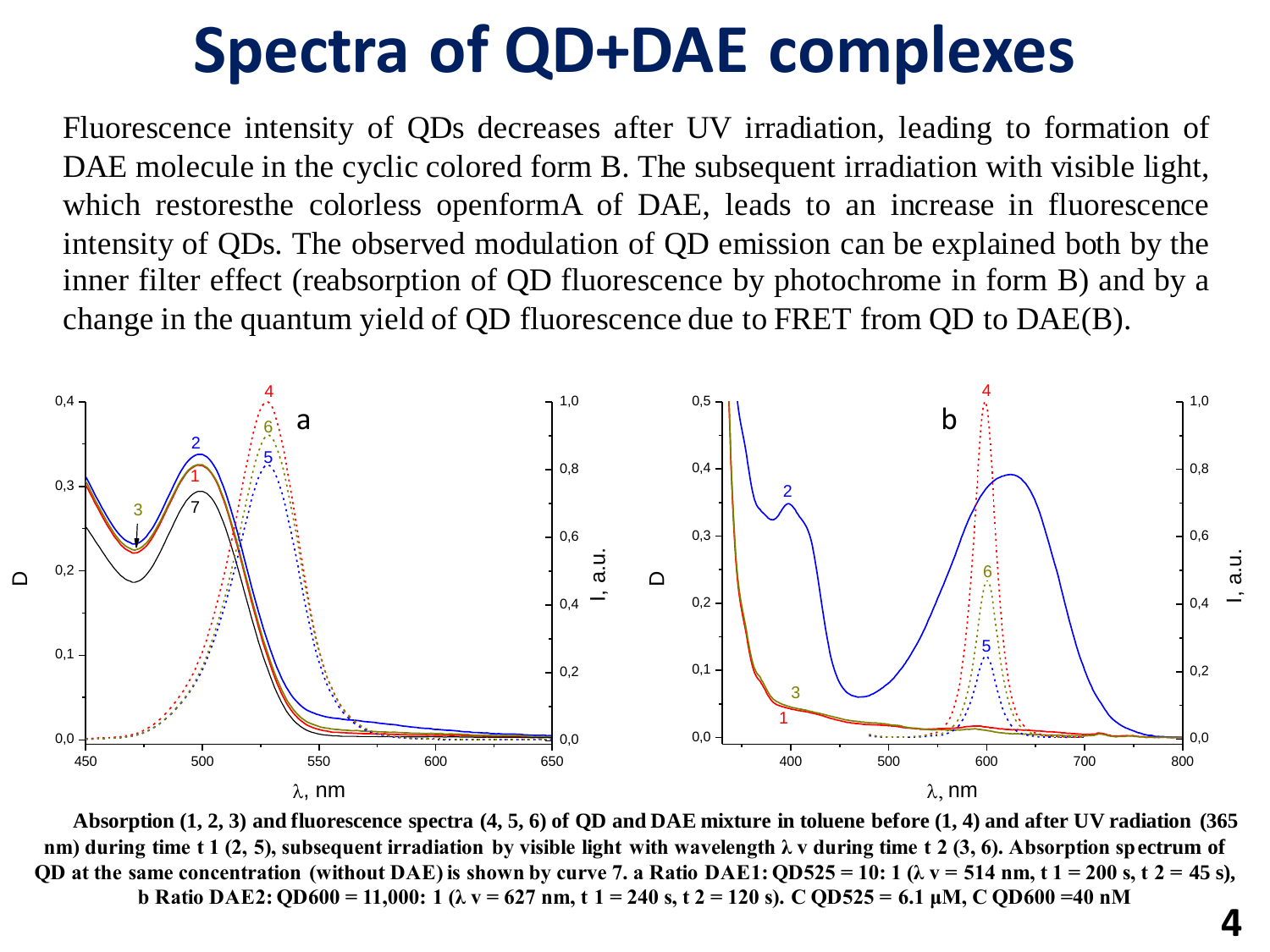## **Fluorescence kinetics of QD+DAE**

To simulate the modulation of fluorescence and the interaction of photochromic DAE molecules with the surface of QDs, the dependence of the mechanism of fluorescence decay of QDs in the initial DAE (A) and photoinduced forms of DAE (B) was studied.

Experimentally measured kinetics of QD emission decay has essentially multiexponential character and, for example, at least 3 exponential components with lifetimes  $\tau_1$ <sup>~1</sup> ns,  $\tau_2$ <sup>~6</sup> ns  $u_{\tau_3}$ ~20 ns are needed to describe fluorescence decay curves for QD525.



**5 Fluorescence decay curve for QD525 in toluene. a – IRF and decay curve are shown with dots, fitting curve – with line. b Plot of weighted residuals R(t) for 2 and 3 exponential fitting**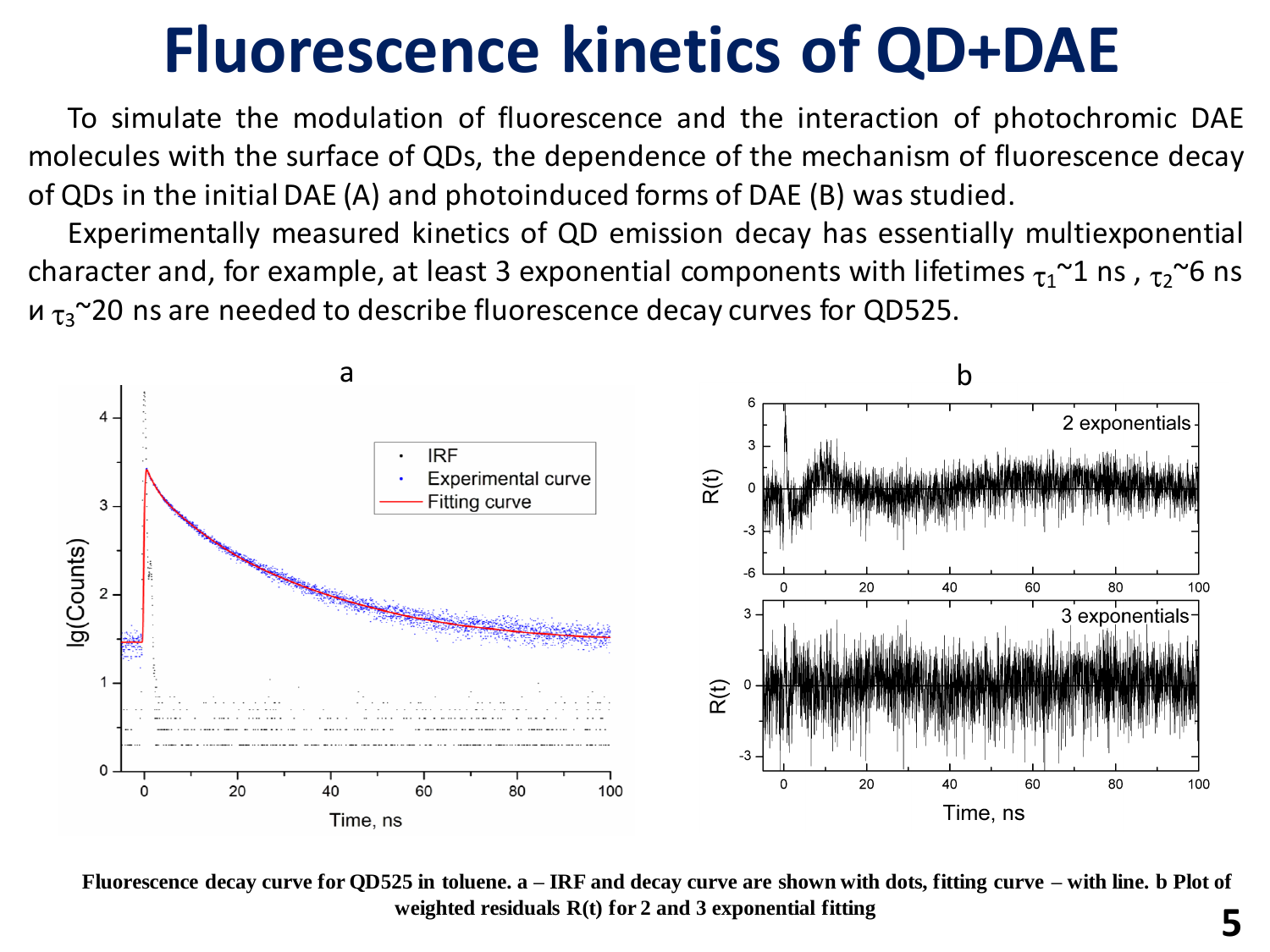## **Conclusions**

• Photoinduced modulation of QD fluorescence intensity was demonstrated for toluene solutions of photochromic DAE molecules with QDs of two sizes, having fluorescence bands at 525 nm and 600 nm. Change of QD emission intensity was synchronous with the changes in the photoinduced absorption ofDAEmoleculesduringtheirphotochromictransformations.

• The observed modulation of fluorescence intensity is mainly associated with fluorescence reabsorption due to the inner filter effect and partially with Forster resonant energy transfer from QD to the photoinduced cyclic form B of DAE molecules. According to our estimations changes in fluorescence intensity related to the reabsorption effect are equal to 4% and 37% for QD525-DAE1 and QD600-DAE2 systems respectively.

• Forster radii for donor-acceptor pairs QD525-DAE1 and QD600-DAE2 were calculated to be 4.65 nm and 4.85 nm correspondingly.

• It was found that fluorescence decay lifetime of QD was sensitive to chemical properties and concentration of DAE in solution. Decrease of fluorescence decay lifetime in presence of DAE was interpreted as evidence of specific interactions of photochromic molecules with QD surface.

• Using emission decay kinetics data the effective dissociation constants were evaluated to be ~40 μM for both types of QD-DAE complexes.

• Taking into account different surface areas for QD525 and QD600 (~3 times), the higher affinity of DAE1 to QD surface is supposed to be related to presence of chemically active thiol groupsin DAE1molecule.